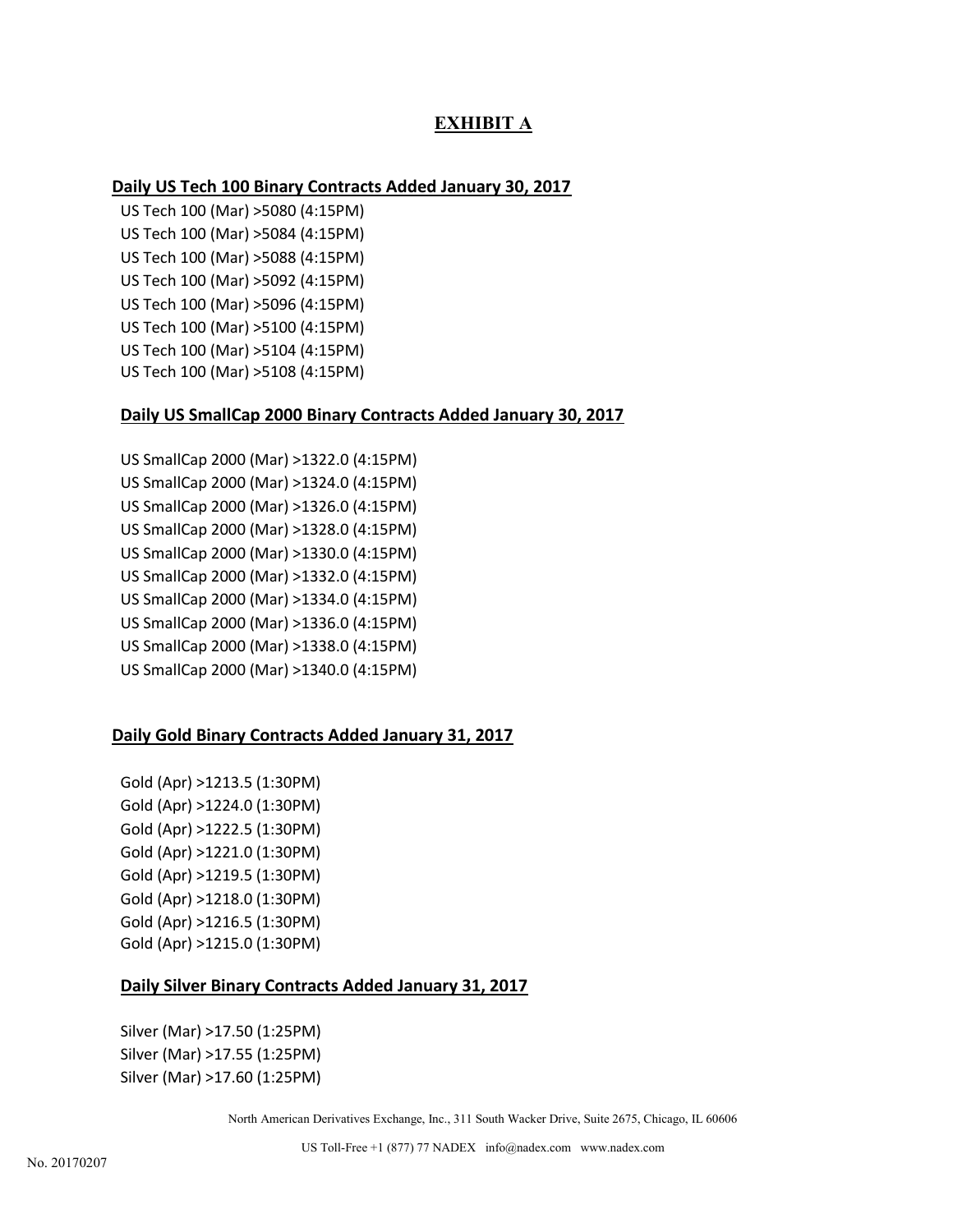```
Silver (Mar) >17.65 (1:25PM)
Silver (Mar) >17.70 (1:25PM)
Silver (Mar) >17.75 (1:25PM)
```
# **Intraday USD/JPY Binary Contracts Added January 31, 2017**

```
USD/JPY >112.18 (11AM)
USD/JPY >112.22 (11AM)
USD/JPY >112.26 (11AM)
USD/JPY >112.30 (11AM)
USD/JPY >112.34 (11AM)
USD/JPY >112.38 (11AM)
USD/JPY >112.42 (11AM)
USD/JPY >112.46 (11AM)
USD/JPY >112.50 (11AM)
USD/JPY >112.54 (11AM)
USD/JPY >112.58 (11AM)
USD/JPY >112.62 (11AM)
USD/JPY >112.66 (11AM)
USD/JPY >112.70 (11AM)
USD/JPY >112.74 (11AM)
USD/JPY >112.78 (11AM)
USD/JPY >112.82 (11AM)
USD/JPY >112.86 (11AM)
USD/JPY >112.90 (11AM)
USD/JPY >112.94 (11AM)
```
# **Intraday GBP/JPY Binary Contracts Added January 31, 2017**

GBP/JPY >139.94 (12PM) GBP/JPY >140.44 (12PM) GBP/JPY >140.34 (12PM) GBP/JPY >140.24 (12PM) GBP/JPY >140.14 (12PM) GBP/JPY >140.04 (12PM)

# **Intraday AUD/JPY Binary Contracts Added January 31, 2017**

AUD/JPY >85.01 (12PM) AUD/JPY >85.06 (12PM) AUD/JPY >85.11 (12PM) AUD/JPY >85.16 (12PM) AUD/JPY >85.21 (12PM)

North American Derivatives Exchange, Inc., 311 South Wacker Drive, Suite 2675, Chicago, IL 60606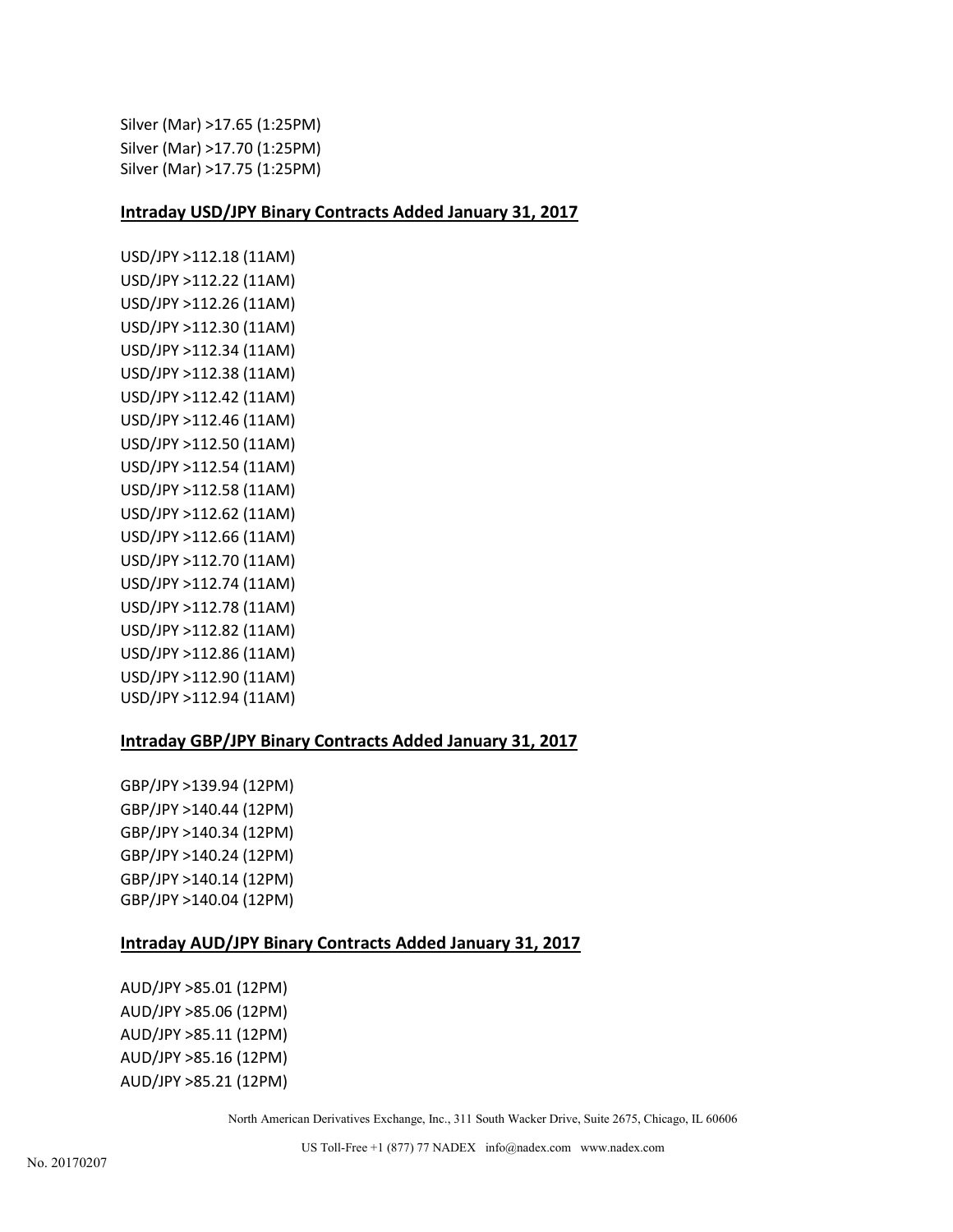AUD/JPY >85.26 (12PM) AUD/JPY >85.31 (12PM)

# **Intraday EUR/JPY Binary Contracts Added January 31, 2017**

EUR/JPY >120.45 (12PM) EUR/JPY >120.95 (12PM) EUR/JPY >120.85 (12PM) EUR/JPY >120.75 (12PM) EUR/JPY >120.65 (12PM) EUR/JPY >120.55 (12PM)

# **Intraday USD/JPY Binary Contracts Added January 31, 2017**

USD/JPY >111.76 (12PM) USD/JPY >111.80 (12PM) USD/JPY >111.84 (12PM) USD/JPY >111.88 (12PM) USD/JPY >111.92 (12PM) USD/JPY >111.96 (12PM) USD/JPY >112.00 (12PM) USD/JPY >112.04 (12PM) USD/JPY >112.08 (12PM) USD/JPY >112.12 (12PM) USD/JPY >112.16 (12PM) USD/JPY >112.20 (12PM) USD/JPY >112.24 (12PM) USD/JPY >112.28 (12PM) USD/JPY >112.32 (12PM) USD/JPY >113.08 (2PM) USD/JPY >113.12 (2PM) USD/JPY >113.16 (2PM) USD/JPY >113.20 (2PM) USD/JPY >113.24 (2PM) USD/JPY >113.28 (2PM) USD/JPY >113.32 (2PM) USD/JPY >113.36 (2PM) USD/JPY >113.40 (2PM) USD/JPY >113.44 (2PM)

# **Intraday Gold Binary Contracts Added February 1, 2017**

North American Derivatives Exchange, Inc., 311 South Wacker Drive, Suite 2675, Chicago, IL 60606